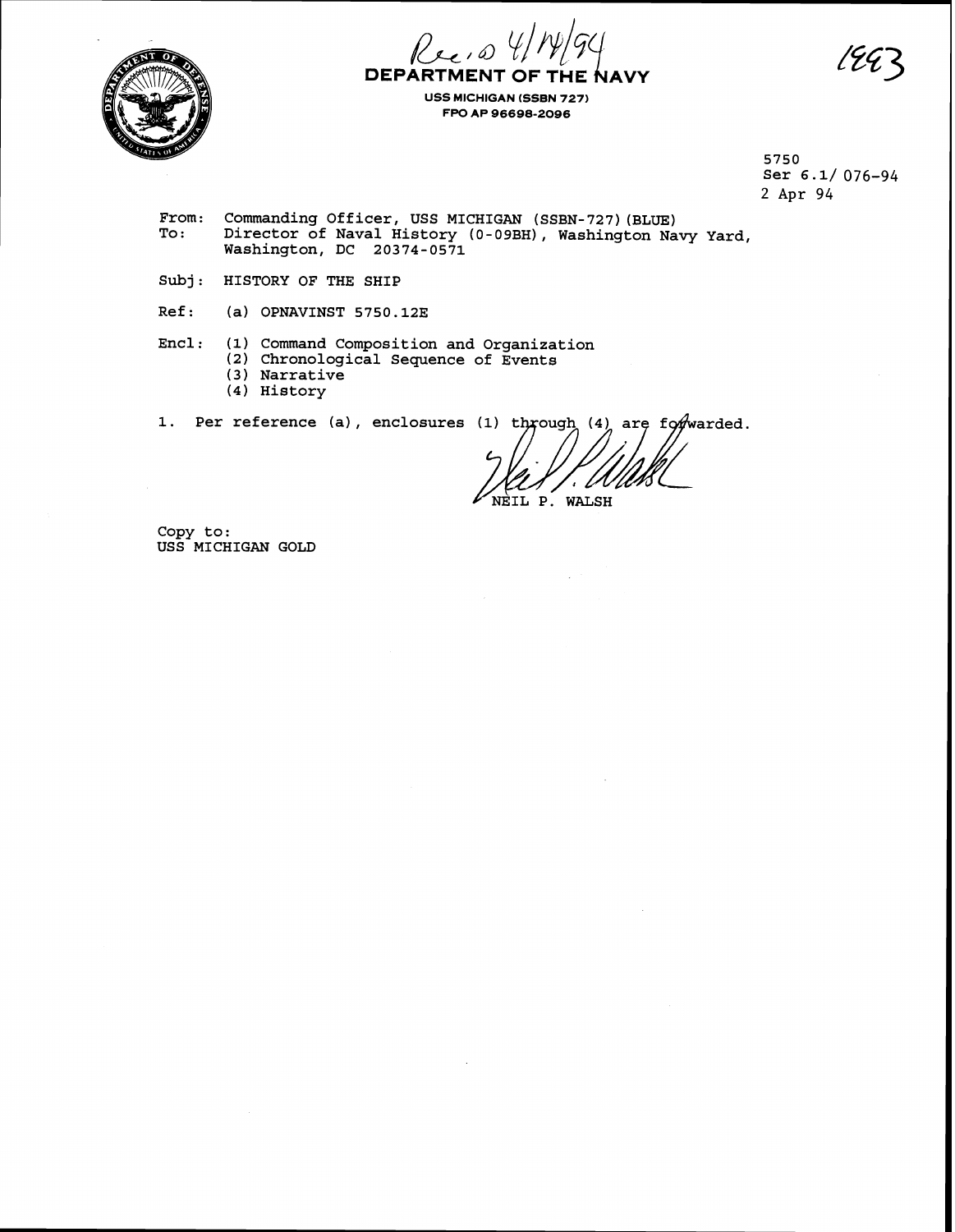#### PART I

#### COMMAND COMPOSITION AND ORGANIZATION

1. Mission. The mission of the SSBN **726** Class submarine is to provide a strategic deterrence against hostile attack by maintaining a continuous capability to deliver strategic missile attacks against hostile targets. In order to carry out this mission, SSBN **726** Class submarines are designed to perform the following tasks:

a. To operate at sea for extended periods as a highly reliable, survivable deterrent to a nuclear weapon attack by a foreign power, and to destroy land targets with strategic, nuclear armed missiles.

b. To minimize the probability of detection by any potential threat.

c. To operate defensively against submarine and surface ship threats as necessary to accomplish the mission.

**2:.** Organization. The USS MICHIGAN, second in the Trident Class of nuclear strategic ballistic missile submarines is commanded by (Blue Crew) Captain Neil P. Walsh and (Gold Crew) by Captain Bruce S. Lemkin.

There are presently fourteen Trident submarines, eight of which are assigned to Submarine Squadron 17, commanded by Captain Kent V. L. MacNeill.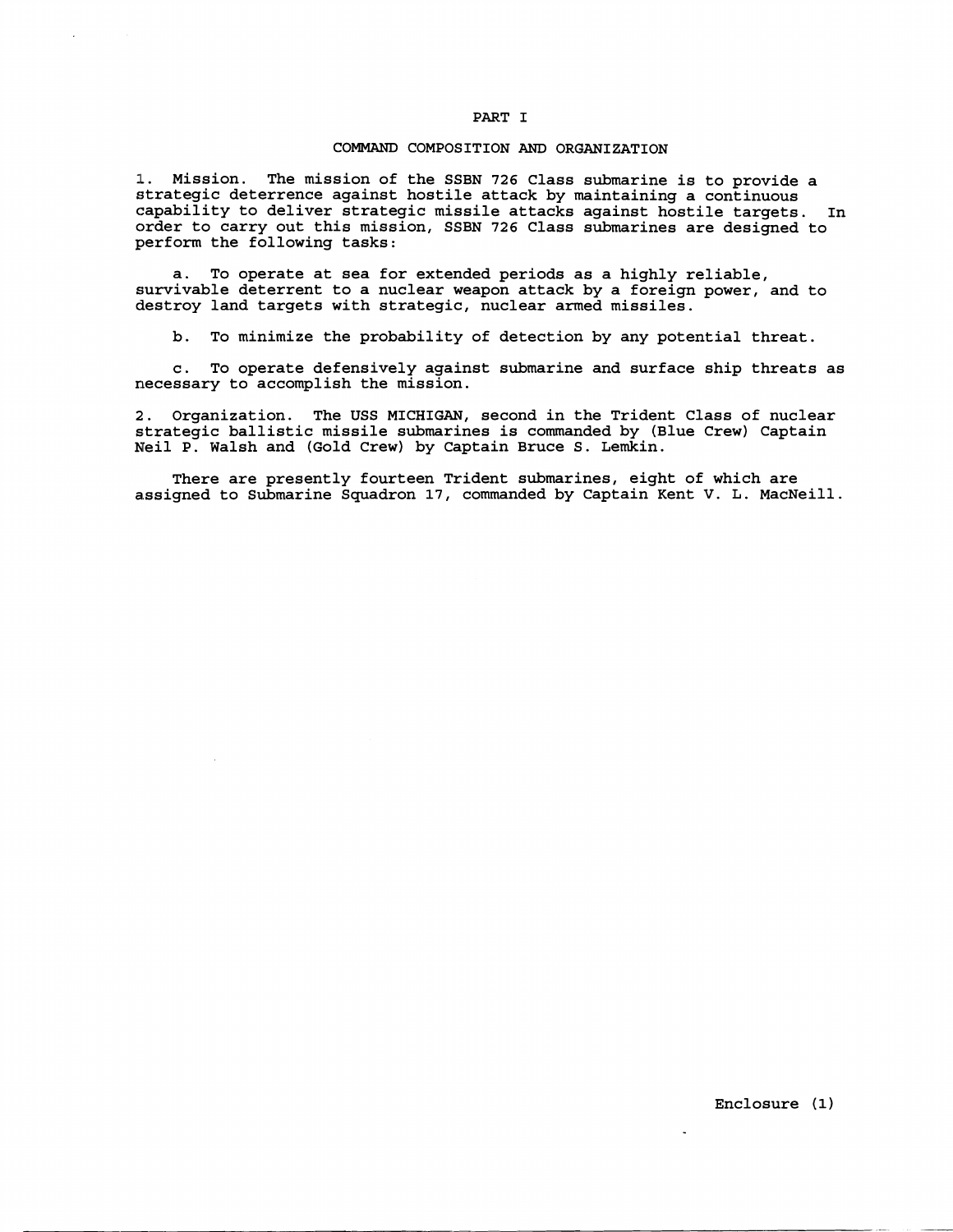### PART I1

## **1993** CHRONOLOGICAL SEQUENCE OF EVENTS

## KEY EVENTS

**20** May **93**  Port Visit to San Diego, California.

|  |  |                  | 20 - 24 May 93 Conducted Tactical Readiness Evaluation.                                                                                                         |
|--|--|------------------|-----------------------------------------------------------------------------------------------------------------------------------------------------------------|
|  |  | 28 May 93        | Conducted Navy Technical Proficiency Inspection.                                                                                                                |
|  |  |                  | Mar 93 - May 93 Blue Crew completed strategic deterrent patrol 36.                                                                                              |
|  |  | 01 Jun 93        | Exchange of command, Captain B. S. Lemkin, Commanding<br>Officer (Gold) and crew relieved Captain N. P. Walsh,<br>Commanding Officer (Blue) and crew.           |
|  |  |                  | 09 Jul - 12 Aug 93 Conducted Operational Test of Weapons System                                                                                                 |
|  |  |                  | 31 Aug - 02 Sep 93 Conducted an Operational Reactor Safeguards Examination.                                                                                     |
|  |  |                  | Jul 93 - Sep 93 Gold crew completed strategic deterrent patrol 37.                                                                                              |
|  |  |                  | 05 Sep 93 Exchange of command, Captain N. P. Walsh, Commanding<br>Officer (Blue) and crew relieved Captain B. S. Lemkin,<br>Commanding Officer (Gold) and crew. |
|  |  |                  | 18 Sep 93 Ship celebrated Eleventh Anniversary of Commissioning.                                                                                                |
|  |  | $04 - 10$ Nov 93 | Port visit to Alameda, California.                                                                                                                              |
|  |  | 07 - 09 Dec 93   | Conducted Operational Reactor Safeguards Examination.                                                                                                           |
|  |  | 07 - 09 Dec 93   | Conducted Supply Management Inspection.                                                                                                                         |
|  |  |                  | Oct 93 - Dec 93 Blue Crew completed strategic deterrent patrol 38.                                                                                              |
|  |  |                  | 12 Dec 93 Exchange of command, Captain B. S. Lemkin, Commanding<br>Officer (Gold) and crew relieved Captain N. P. Walsh,                                        |

Commanding Officer (Blue) and crew.

**22** - **28** Feb **94**  Port Visit to Pearl Harbor, Hawaii.

DATE :

 $\sim 10^7$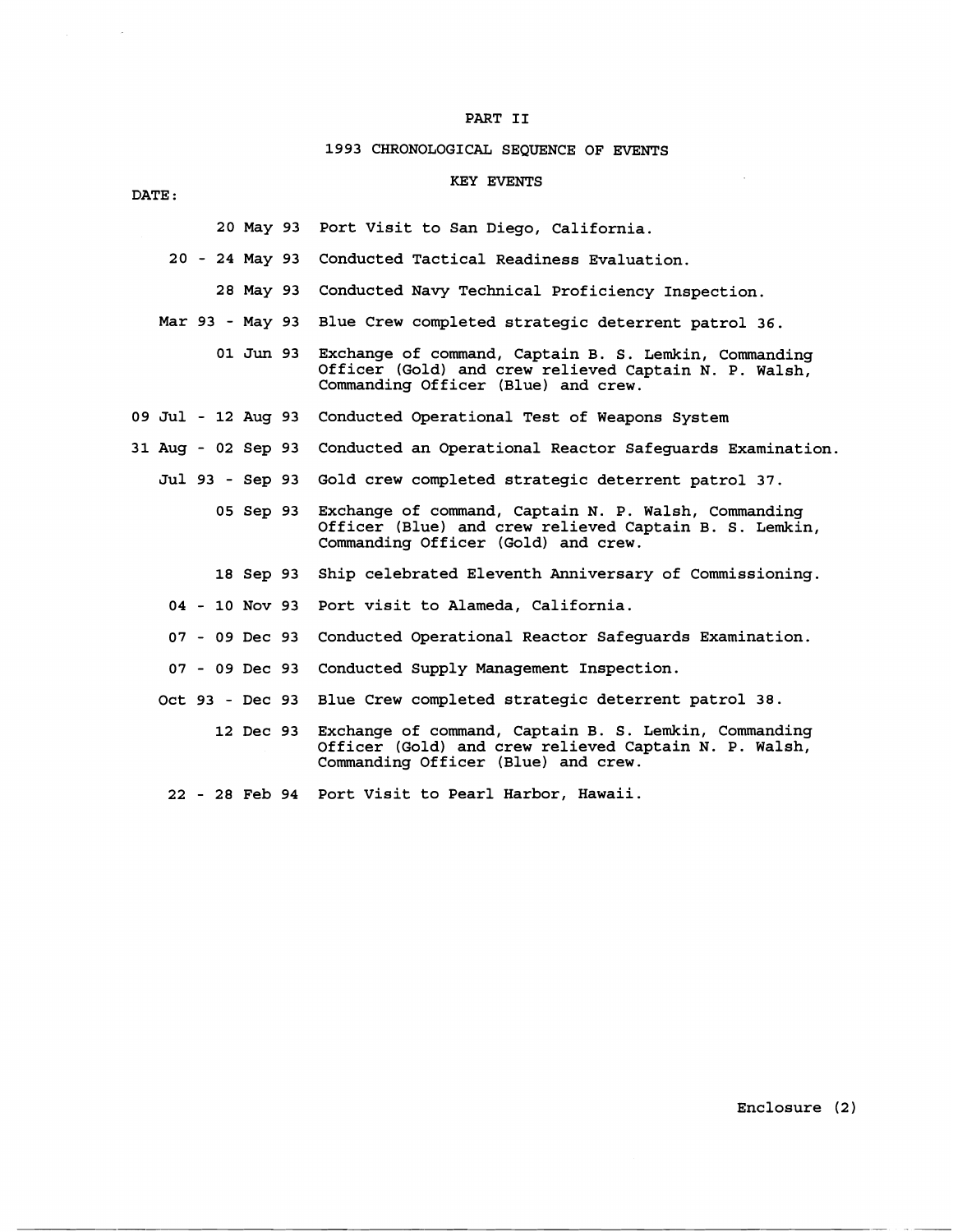## PART **I11**

 $\frac{1}{2}$  ,  $\frac{1}{2}$ 

## **NARRATIVE**

**No narrative provided. The events listed in the Chronology need no further amplification.** 

**Enclosure (3** )

 $\sim 10^{11}$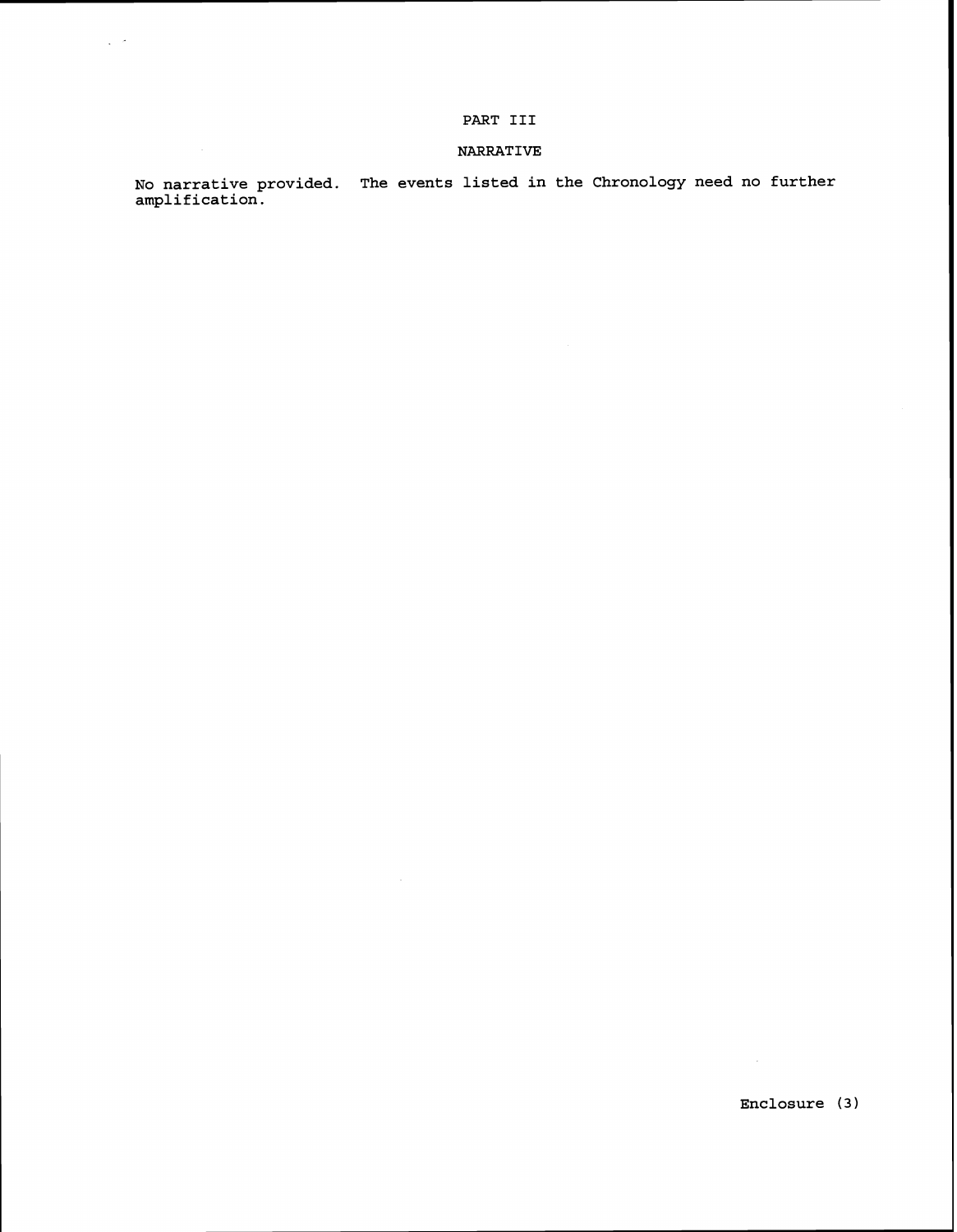#### PART IV

 $\sim 10^{-2}$ 

#### USS MICHIGAN (SSBN-727)

### HISTORY

USS MICHIGAN (SSBN-727) is the second Trident Class Nuclear submarine to be constructed, and is the third U. S. warship to bear the name of the Great Lakes State.

The ship's keel was laid on 4 April 1977 at Electrical Boat Division of General Dynamics Corporation in Groton, Connecticut. The submarine was christened on 26 April 1980 by Mrs. Lucien N. Nedzi and commissioned on 18 September 1982.

After completing Demonstration and Shakedown Operations (DASO) at Cape Canaveral in January 1983, MICHIGAN transited the Panama Canal and arrived at Naval Submarine Base, Bangor on 16 March 1983.

In the spring of 1983, MICHIGAN completed Post Shakedown Availability at Puget Sound Naval Shipyard. She subsequently assumed her major role as a strategic deterrent, deploying for her first patrol in August 1983.

MICHIGAN'S performance to date has been demonstrated by reception of the following awards:

USS MICHIGAN (SSBN-727) (GOLD) USS MICHIGAN (SSBN-727) (BLUE) FY-83 FY-84 Engineering "E" Battle Efficiency "E" ASW "A" Engineering "E" Damage Control "DC" **FY-85**  $FY-84$ Meritorious Unit Commendation Communications "C" Engineering "En Strategic Weapons "S"  $FY-85$ Communications "C" Meritorious Unit Commendation Damage Control "DC" FY-86 Battle Efficiency "En FY-86 Supply "E" Battle Efficiency "E" Engineering "E" **FY-88** ASW "A" Silver Anchor Award Olympic Flag Trophy Olympic Flag Trophy FY-89  $FY-87$ Damage Control "DC" CINCPACFLT Supply "E" Silver Anchor Award FY-91 **FY-88** ASW "A" CINCPACFLT Golden Anchor Award

Enclosure **(4)**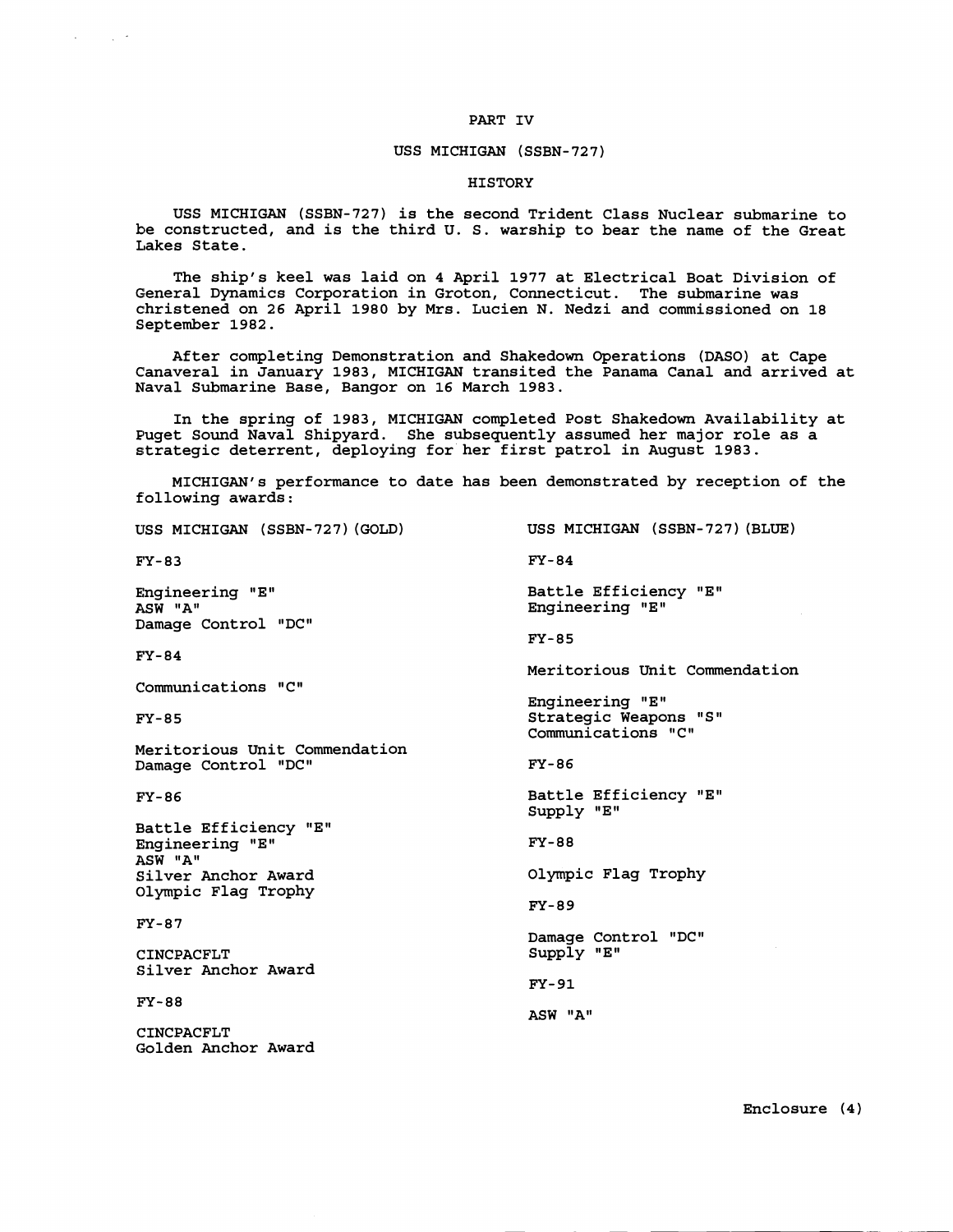USS MICHIGAN (SSBN-727) (GOLD)

 $FY-90$ 

 $\chi \to \pi^0$ 

CINCPACFLT Golden Anchor Award

 $FY-92$ 

Medical "M"

FY- 93

Battle Efficiency "E" Captain's Cup as Subase Bangor's intramural sports champion Medical "M"

USS MICHIGAN (SSBN-727) (BLUE)

FY- 92

BUPERS MWR Fleet Recreation Award for Best Small Ship Underway Recreation Program

FY- **93** 

Battle Efficiency "E" Captain's Cup as Subase Bangor's intramural sports champion CINCPACFLT Golden Anchor Award Trident Submarine Outstanding Performance Award Best Trident Crew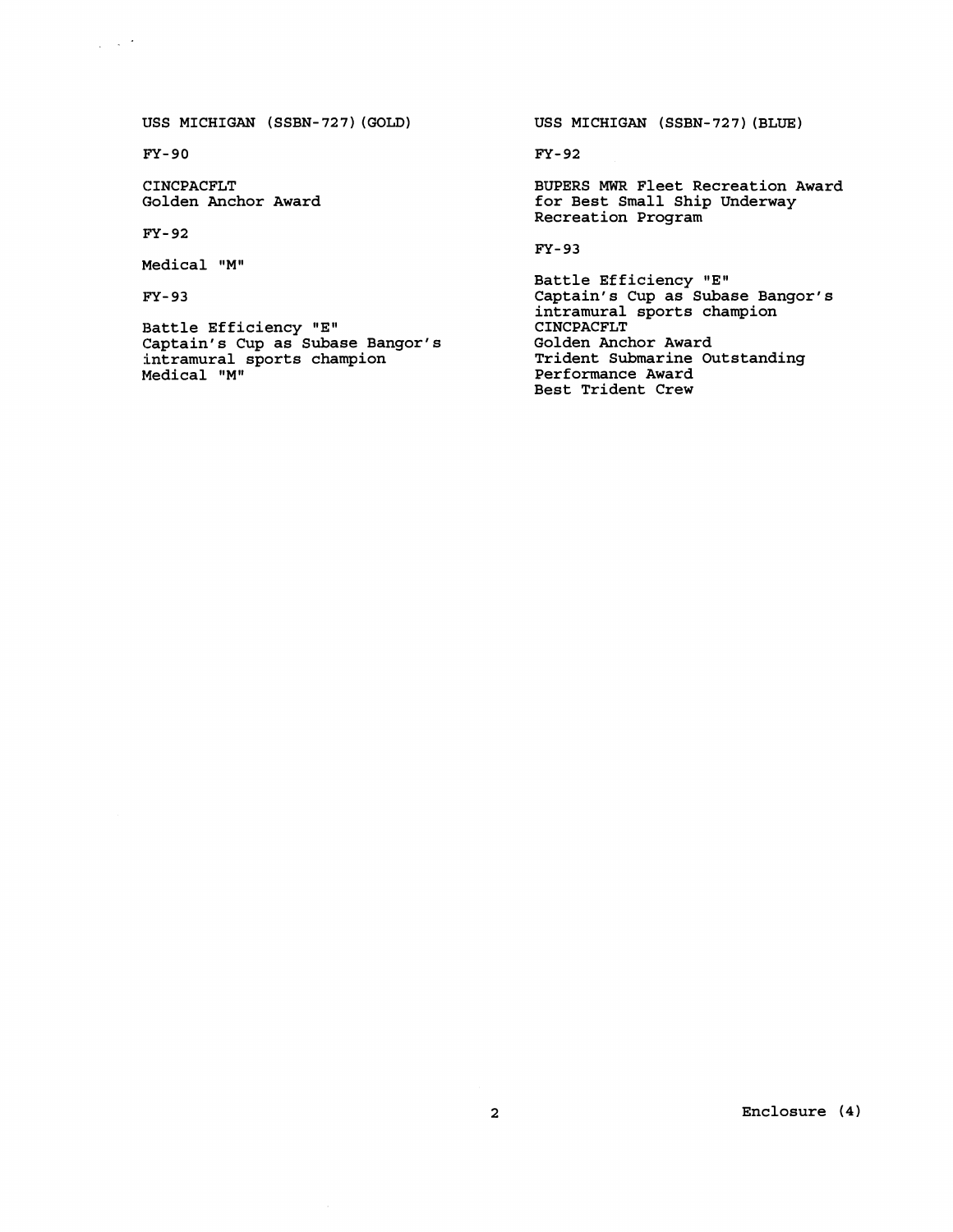$1292$ 

ź.



**DEPARTMENT** 

**USS MICHIGAN (SSBN 727) FPO AP 96698-2096** 

> **5720 Ser 048 25 Feb** 94

- **From: Commanding Officer To: Director of Naval History (NOgBH), Washington Navy Yard, 901 M Street, SE, Washington DC 20374-5060**
- **Subj: COMMAND HISTORY FOR 1993**
- **Ref:** (a) OPNAVINST 5750.12E
- **Encl: (1) Command Composition and organization** 
	- **(2) Chronological Narrative of 1993** 
		- **(3** ) **Narrative**
		- **(4) USS MICHIGAN History**
		- **(5) Ship's Picture**
		- **(6) Commanding Officer's Biography and picture**
		- **(7) Welcome Aboard Booklet**
- **1. Per reference (a)** , **enclosures (1) through (6) are forwarded.**

LEWININ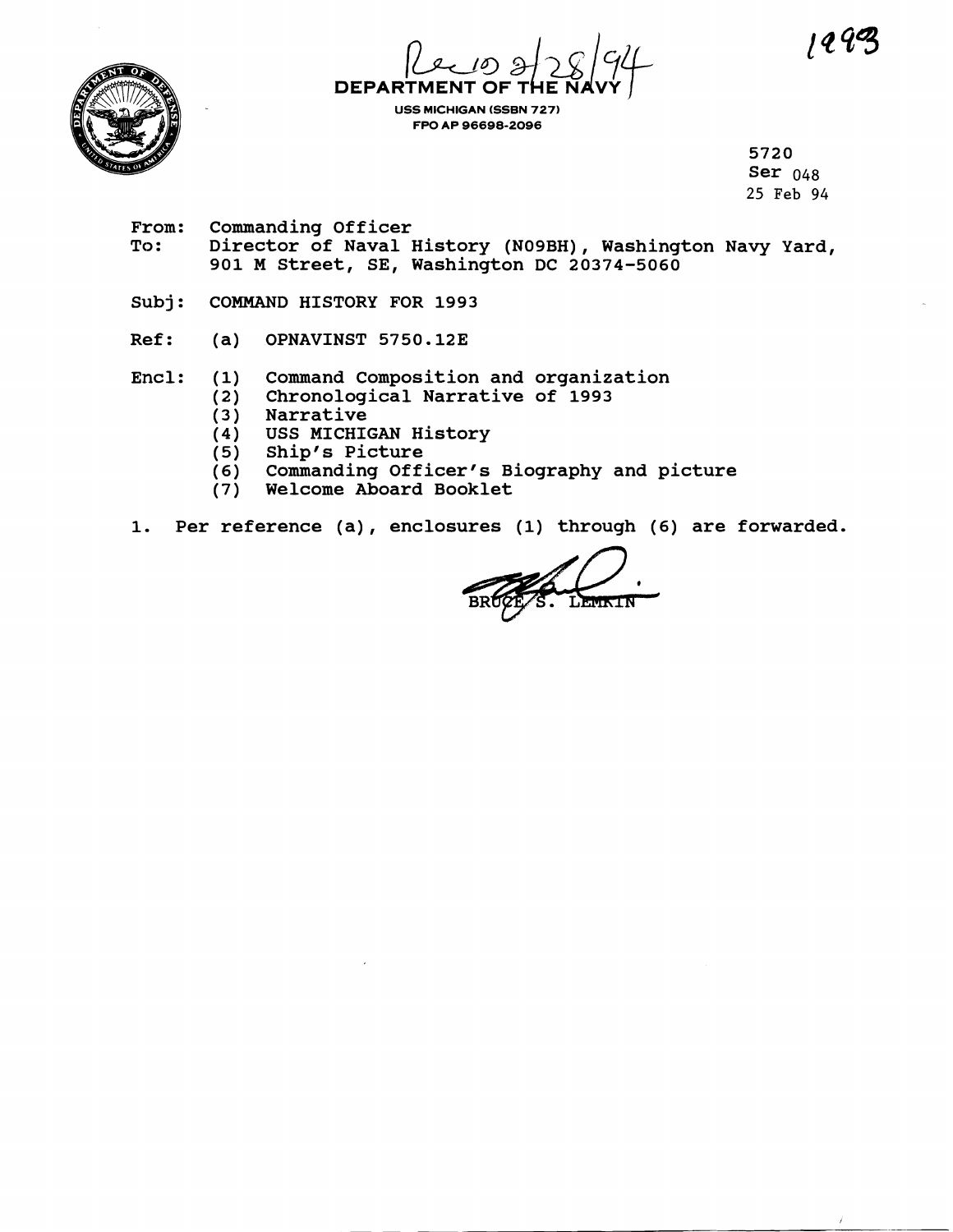## **Part I USS MICHIGAN (SSBN 727)) Command Composition and Organization**

**1. Mission. The mission of SSBN726 class submarine is to provide strategic deterrence against hostile attack by maimtaining a continuous capability to deliver strategic missile attacks against hostile targets. In order to carry out this mission, SSBN726 Class submarines are designed to** 

**a. To operate at sea for extended periods as a highly reliable, survivable deterrent to a nuclear weapon attack by a foreign power, and to destroy land targets with strategic, nuclear armed missiles.** 

**b. To minimized the probability of detection by any potential threat.** 

**c. To operate defensively against submarine and surface ship threats as necessary to accomplish the mission.** 

**2. Organization: The USS MICHIGAN, second in the Trident Class of nuclear strategic ballistic missile submarines, is commanded by (Blue Crew) Captain Neil P. Walsh, and (Gold Crew) Captain Bruce S. Lemkin.** 

**There are presently eight Trident submarines assigned to Submarine Squadron 17, commanded by Captain K.V.L. MacNeill.**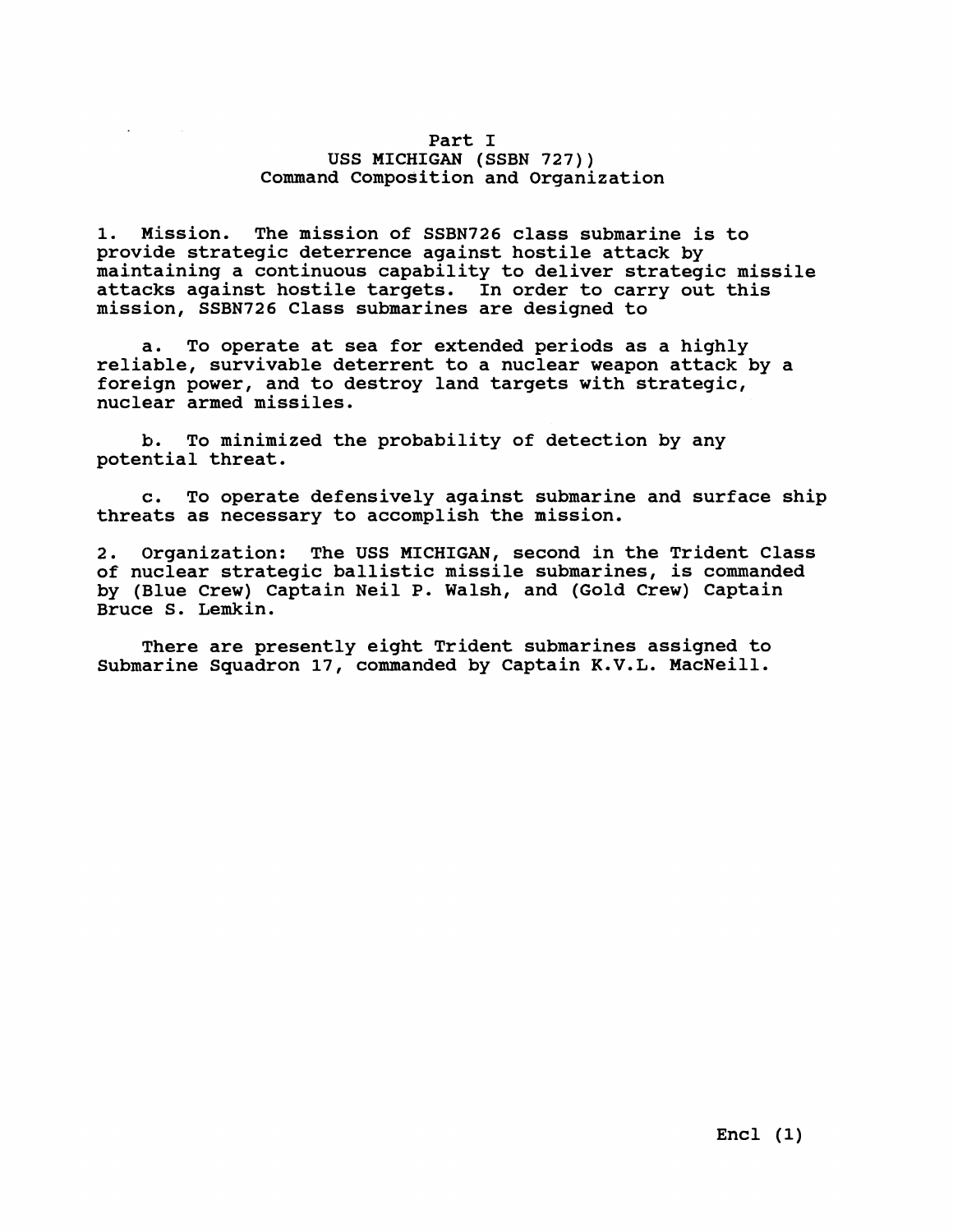| Part II |                                       |  |  |  |  |  |
|---------|---------------------------------------|--|--|--|--|--|
|         | 1993 Chronological Sequence of Events |  |  |  |  |  |

**Date** 

 $\mathcal{L}^{\text{max}}_{\text{max}}$  and  $\mathcal{L}^{\text{max}}_{\text{max}}$ 

| 1 Jan - 5 Feb 93     | Gold Crew completed strategic deterrent<br>patrol 35.                                                                                                                                                                                                                            |
|----------------------|----------------------------------------------------------------------------------------------------------------------------------------------------------------------------------------------------------------------------------------------------------------------------------|
| $5 - 8$ Jan 93       | Gold Crew successfully completed a Tactical<br>Readiness Evaluation.                                                                                                                                                                                                             |
| 8 Jan 93             | Port call Pearl Harbor, HI.                                                                                                                                                                                                                                                      |
| $7 - 8$ Feb 93       | Gold Crew successfully completed a Navy<br>Technical Proficiency Inspection.                                                                                                                                                                                                     |
| 9 Feb 93             | Exchange of Command, Captain N. P. Walsh,<br>Commanding Officer (Blue) and crew relieved<br>Captain Bruce S. Lemkin, Commanding Officer<br>(Gold) and crew.                                                                                                                      |
| 9 Feb - 7 Mar 93     | Completed refit 36.                                                                                                                                                                                                                                                              |
|                      | 26 Mar - 14 May 93 Blue Crew completed strategic deterrent<br>patrol 36.                                                                                                                                                                                                         |
| $19 - 20$ May 93     | Port call San Diego, CA.                                                                                                                                                                                                                                                         |
| $20 - 23$ May 93     | Blue Crew successfully completed a Tactical<br>Readiness Evaluation.                                                                                                                                                                                                             |
| 28 May 93            | Blue Crew successfully completed a Navy<br>Technical Proficiency Inspection.                                                                                                                                                                                                     |
| 31 May 93            | Exchange of Command, Captain Bruce S. Lemkin,<br>Commanding Officer (Gold) and crew relieved<br>Captain N. P. Walsh, Commanding Officer<br>(Blue) and crew.                                                                                                                      |
| $27$ May $-1$ Jul 93 | Completed refit 37.                                                                                                                                                                                                                                                              |
| $14 - 21$ Jul 93     | In port Bangor, WA.                                                                                                                                                                                                                                                              |
| $27 - 28$ Jul 93     | Conducted Follow on Commander and Chief<br>Evaluation Test (FCET) successful launch of<br>four Trident I submarine launched ballastic<br>missiles, verifying the accuracy and<br>reliability of the Trident I strategic<br>weapons system under simulated wartime<br>conditions. |

**Encl (2)**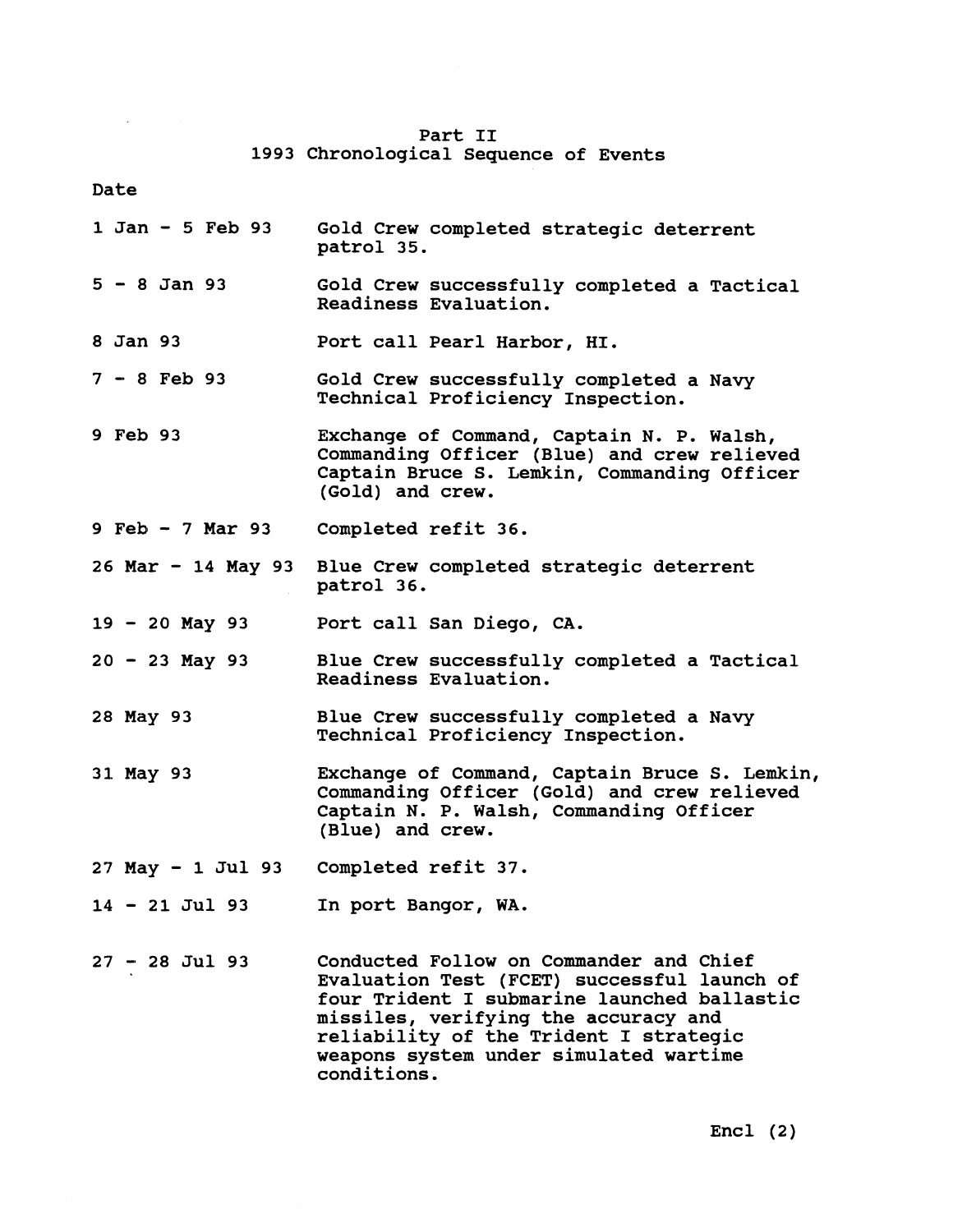# **Part I1 1993 chronological Sequence of Events Continued**

**Date** 

- **02 Aug 93 Conducted Midshipmen cruise off San Diego, CA** .
- **<sup>12</sup> 17 Aug 93 In port Bangor, WA.**

**18 Aug** - **2 Sep 93 Gold Crew completed strategic deterrent Patrol 37.** 

- **31 Aug 2 Sep 93 Gold Crew successfully completed an Operational Reactor Safeguards Examination and Supply Management Inspection.**
- **5 Sep 9:3 Exchange of Command, Captain N. P. Walsh, Commanding Officer (Blue) and crew relieved Captain Bruce S. Lemkin, Commanding Officer (Gold) and crew.**
- **3 Sep Oct 93 Completed refit 38.**

**12 Oct** - **9 Dec 93 Blue Crew completed strategic deterrent patrol 38.** 

- **<sup>7</sup> 9 Dec 93 Blue Crew successfully completed an Operational Reactor Safeguards Examination and Supply Management Inspection.**
- **12 Dec 93 Exchange of Command, Captain Bruce S. Lemkin, Commanding Officer (Gold) and crew relieved Captain N. P. Walsh, Commanding Officer (Blue) and crew.**

**<sup>10</sup>**- **31 Dec 93 Conducted refit 39.**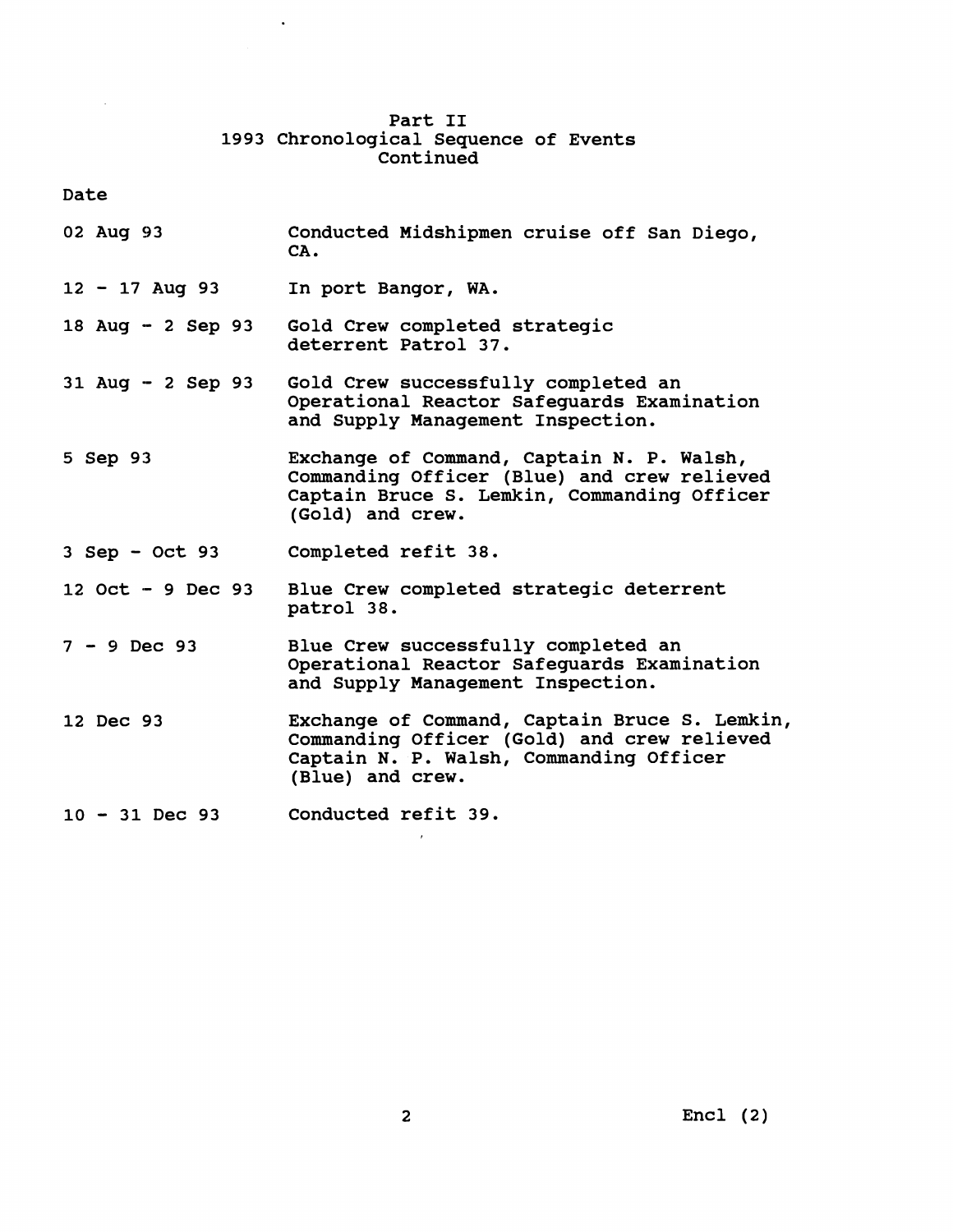# **Part I11 Narrative**

**No narrative provided. The events listed in the chronology need no further amplification.** 

 $\sim 100$ 

 $\sim$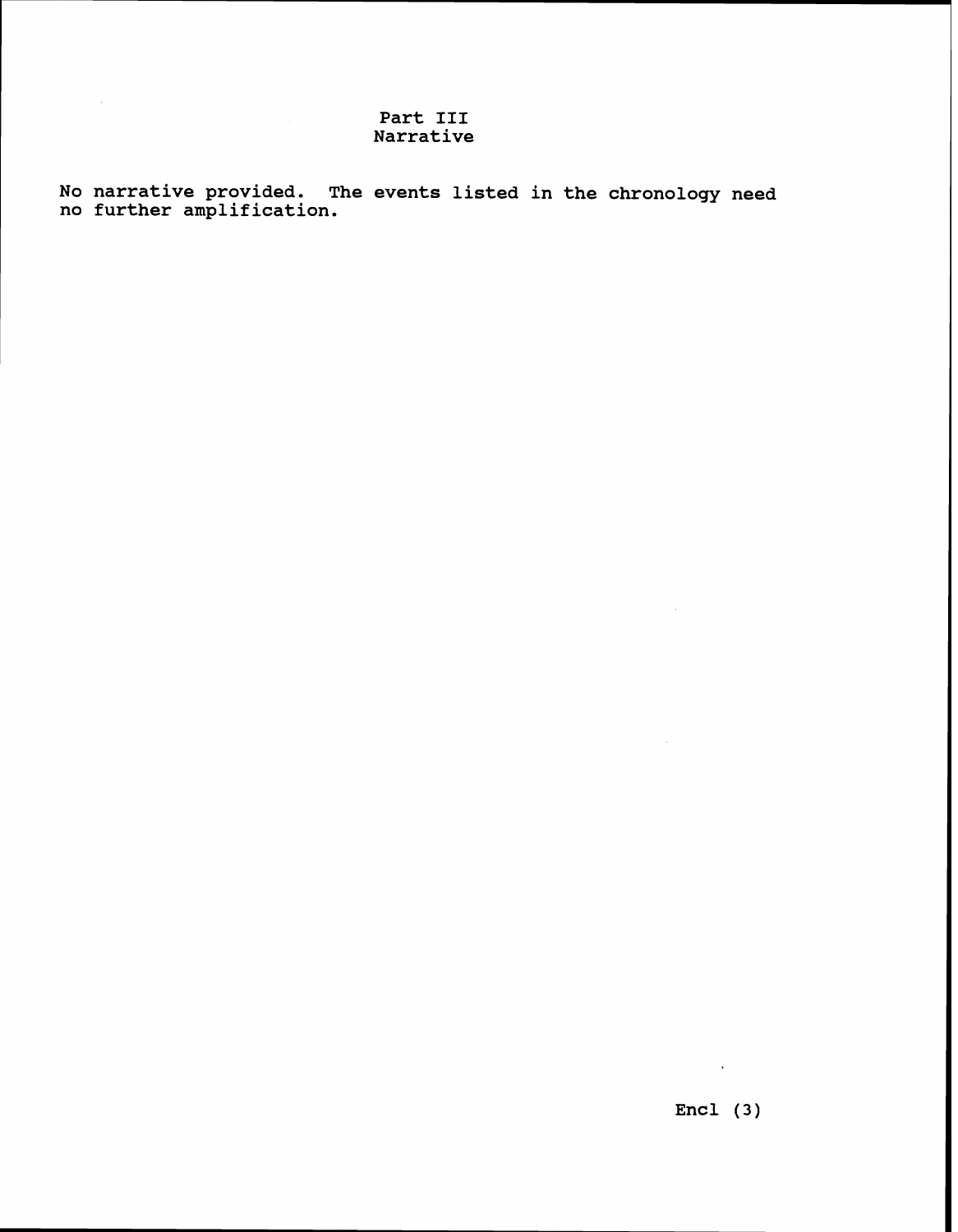**Part IV USS MICHIGAN (SSBN 727) History** 

USS MICHIGAN (SSBN 727) is the second Trident Class Nuclear submarine to be constructed, and is the third U.S. warship to **bear the name of the Great Lakes State.** 

**The ship's keel was laid on 4 April 1977 at Electric Boat Division of General Dynamics Corporation in Groton, Connecticut. The submarine was christened on 26 April 1980 by Mrs. Lucian N. Nedzi and commissioned on 18 September 1982.** 

**After completing Demonstration and Shakedown Operations (DASO) at Cape Canaveral in January 1983, MICHIGAN transited the Panama Canal and arrived at Naval Submarine Base, Bangor, Washington on 16 March 1983.** 

MICHIGAN's performance to date has been demonstrated by **reception of the following awards:** 

| USS MICHIGAN (SSBN 727)(GOLD)                                                                     | USS MICHIGAN (SSBN 727) (Blue)                                                                  |
|---------------------------------------------------------------------------------------------------|-------------------------------------------------------------------------------------------------|
| FY 83                                                                                             | FY 84                                                                                           |
| Engineering "E"<br>ASW "A"<br>Damage Control "DC"                                                 | Battle Efficiency "E"<br>Engineering "E"                                                        |
| FY 84                                                                                             | FY 85                                                                                           |
| Communications "C"                                                                                | Meritorious Unit Commendation<br>Engineering "E"<br>Strategic Weapons "S"<br>Communications "C" |
| FY 85                                                                                             | FY 86                                                                                           |
| Meritorious Unit Commendation<br>Damage Control "DC"                                              | Battle Efficiency "E"<br>Supply "E"                                                             |
| FY 86                                                                                             | <b>FY 88</b>                                                                                    |
| Battle Efficiency "E"<br>Engineering "E"<br>ASW "A"<br>Silver Anchor Award<br>Olympic Flag Trophy | Olympic Flag Trophy                                                                             |
| FY 87                                                                                             | FY 89                                                                                           |
| Silver Anchor Award                                                                               | Damage Control "DC"                                                                             |
|                                                                                                   | $Encl$ $(4)$                                                                                    |